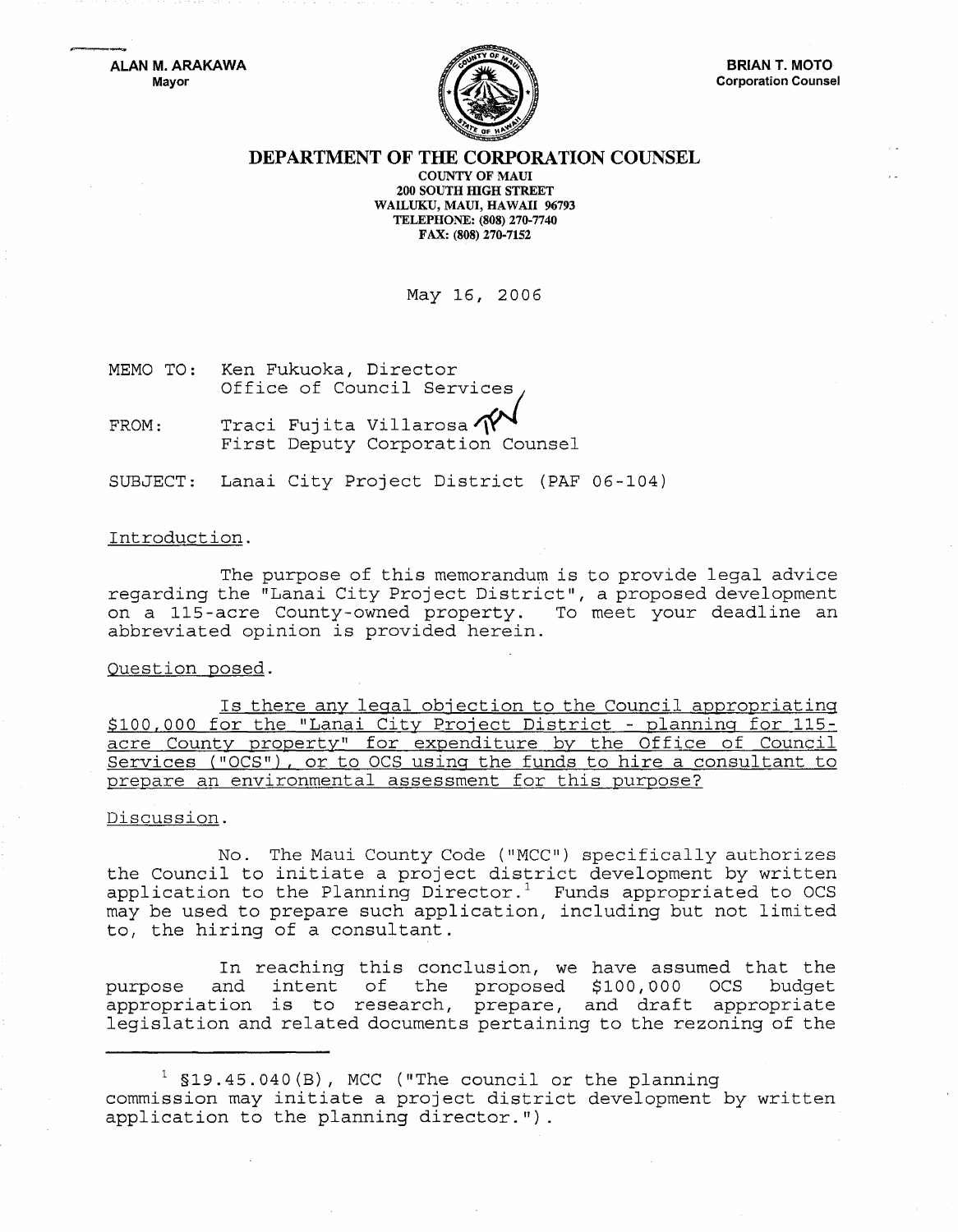Mr. Ken Fukuoka May *16* <sup>1</sup>*2006*  Page 2

property. Pursuant to Section 46-4, Hawaii Revised Statutes, 2 and Articles 3 and 4 of the Revised Charter of the County of Maui (1983), as amended ("Charter"),  $3$  the adoption of a zoning ordinance is a legislative function that is exercised by ordinance.<sup>4</sup> Pursuant to Section 8-8.6(2) of the Charter, zoning ordinances and other land use ordinances may be proposed by the council.<sup>5</sup>

A planner with the Department of Planning has informed us

 $2^{2}$  §46-4(a), Haw. Rev. Stat., provides, in part:

The zoning power granted herein shall be exercised by ordinance which may relate to:

(2) The areas in which residential uses may be regulated or prohibited; ...

The council of any county shall prescribe rules, regulations, and administrative procedures and provide personnel it finds necessary to enforce this section [46-4] and any ordinance enacted in accordance with this section....

<sup>3</sup> Articles 3 and 4 of the Charter relate to the County Council and to ordinances and resolutions, respectively.

 $4$  See also McQuillin Mun. Corp. §§25.54, 25.55 (3 $^{rd}$  ed.) ("It is fundamental that the enactment of a zoning ordinance constitutes the exercise of a legislative and governmental function. The reason upon which this principle is based is that zoning is essentially a political, rather than a judicial matter, over which the legislative authorities have, generally speaking, complete discretion .... It is an exercise of legislative power residing in the state and delegated to a municipal corporation .... The determination of whether or not to enact a zoning ordinance and the determination of its provisions and terms are entirely within the discretion of the municipal legislative body or other zoning legislative authority, subject to such requirements as may exist relative to study and recommendation by zoning commissions, notices, [and] hearings .... ")

5 Charter §8-8.6(2) states, in part: "Any revisions of the general plan, zoning ordinance or other land use ordinance may be proposed by the council and shall be reviewed by the appropriate planning commission as if prepared by the planning director. Any such revision shall be referred to the appropriate planning commission by resolution."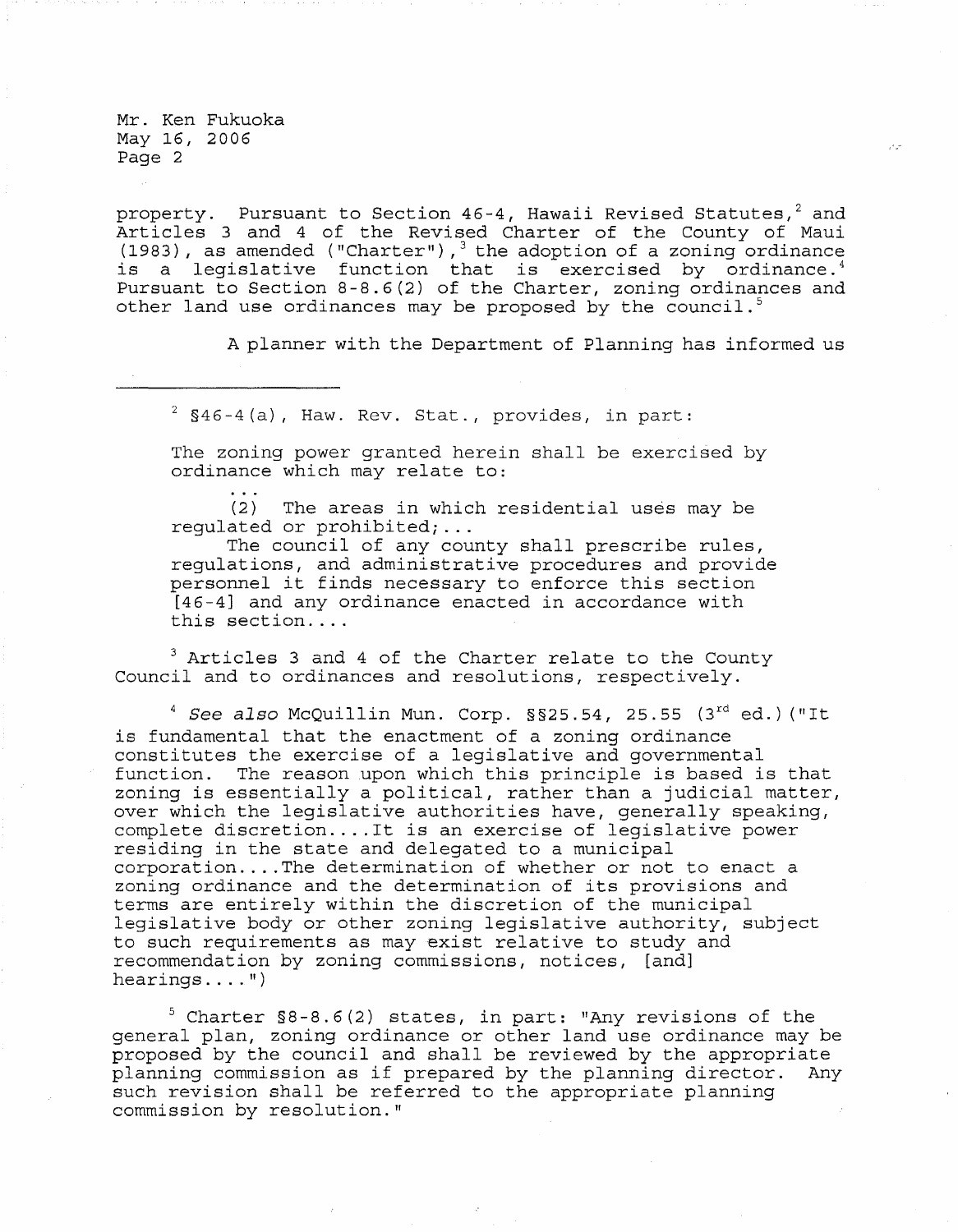Mr. Ken Fukuoka May 16, 2006 Page 3

that, to her knowledge, the County has never been a project district applicant and the Council has never initiated a project district development pursuant to Section 19.45.040(B), MCC. This means that precise details of the project district process with Council as the applicant are uncertain.

Also, the same planner drafted a memorandum on January 3, 2006 to the. Deputy Planning Director regarding the subject property. A copy of the memorandum is attached hereto as Exhibit "A". The memorandum provides basic land use information concerning the subject property and summarizes land use requirements relating to the development of the property for housing purposes.

We recommend that the Department of Planning be consulted as to the proposed project, required land use entitlements, and zoning and other procedures to be followed.

Approved for Transmittal:

ΆN MOTT. Corporation Counsel

S:\ALL\Advisory\TFV\lanai project district.wpd

Enclosure (Exhibit "A")

cc: Jesse Souki, Deputy Corporation Counsel James A. Giroux, Deputy Corporation Counsel Michael Foley, Planning Director Wayne Boteilho, Deputy Planning Director Michele White, Legal Assistant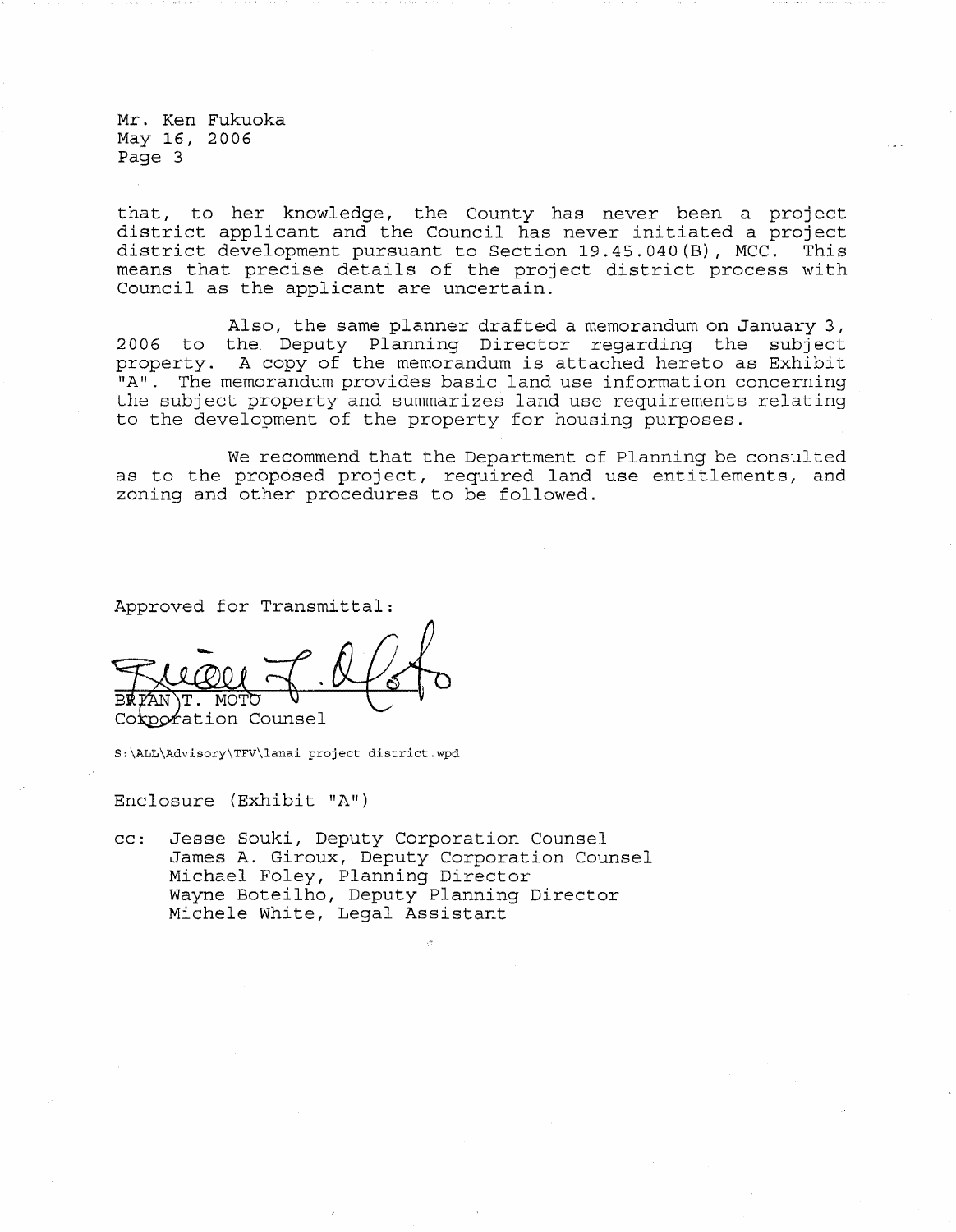May-11-0E 08:52am From-DEPT OF PLANNING COUNTY OF MAUI 808-242819 in the T-231 P.02/04 F-577

rie.

**Mayor** 

MICHAEL W, POLEY **Director** 

WAYNe A. BOTEILHO Oeputy Director

NECEIVED CORPURATION COUNSEL

# **COUNTY OF MAUI** 2005 MAY 11 AM 8: 54 **DEPARTMENT OF PLANNING**

January 3, 2006

MEMORANDUM

TO: Wayne Bateilha, Deputy Planning Director

FROM: Colleen Suyama, Staff Planner  $\mathcal{C}$ 5

VIA: Clayton Yoshida, AICP, Planning Program Administrator  $C_9^{\circ}$ 

SUBJECT: Lanai Housing Project, TMK 4-9-002:058

The basic land use information on the subject property is as follows:

Acreage - 65 acres (housing); 50 acres (school expansion) state Land Use District - Agriculture Lanai Community Plan - Single Family (proposed housing project) Zoning - Interim Special Management Area - outside of SMA

Based on the existing land use designations. the property will require the following:

- 1. State District Boundary Amendment from Agricultural District to Urban District. The property is greater than 15 acres which will require processing through the State Land Use Commission pursuant to Hawaii Administrative Rules,Title 15, Subtitle 3. Chapter 16 Land Use Commission Rules.
- 2. A change in zoning from the Interim District to an appropriate Residential District. To maximize the number of houselots R-1 Residential District zoning is recommended, since the minimum lot area is 6,000 sq.ft. Based on a 65 acre parcel, the following single family density is projected:

43560 sq.ft./acre x 65 acres = 2,831,400 sq.ft. Subtract 25% of area for roads, etc. = 707,850 sq.ft. Developable area  $= 2,123,550$  sq.ft.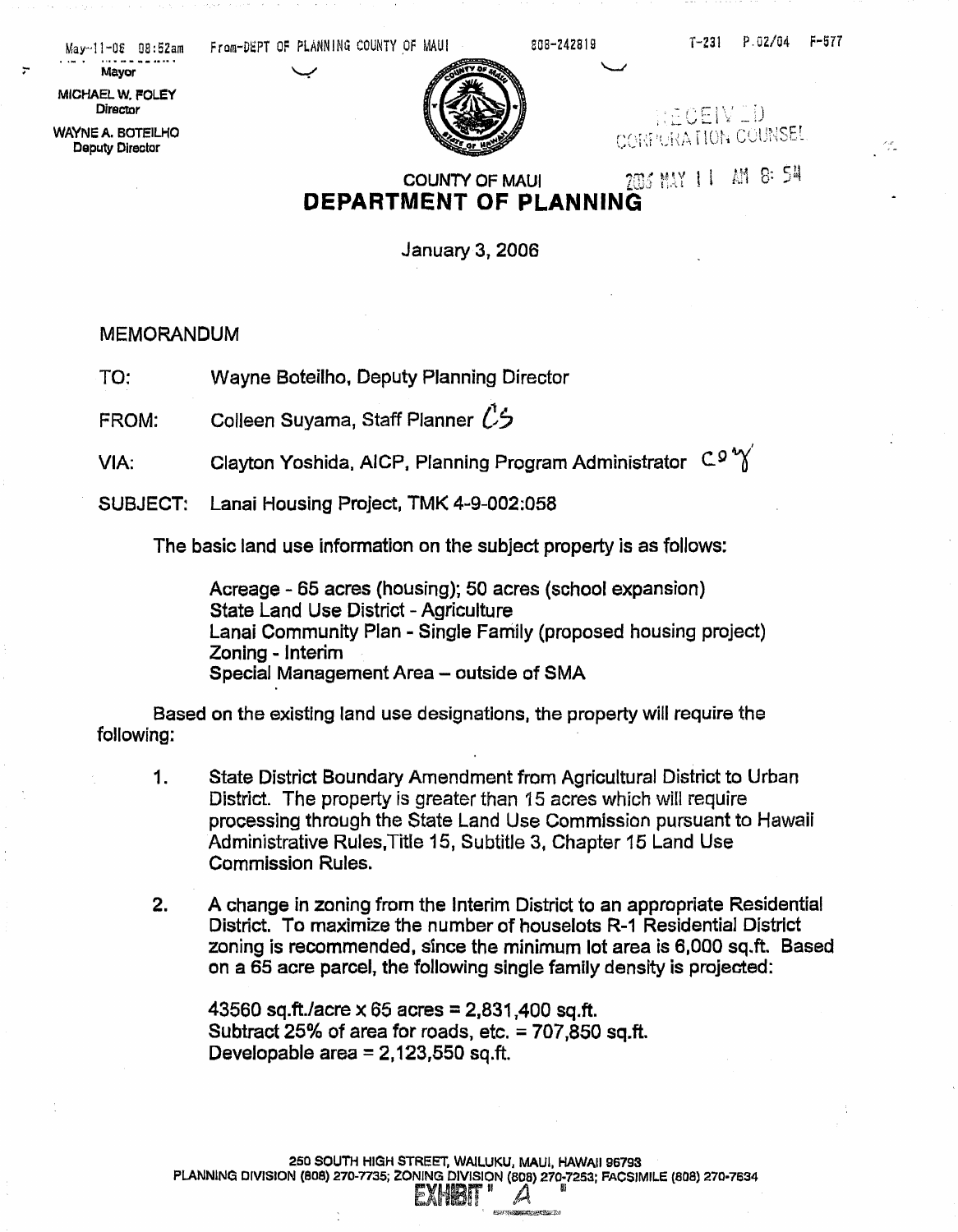Memorandum to:

Wayne Boteilhe, Deputy Planning Director January 3.2006 Page 2

> Developable area /  $6000$  sq.ft./lot = potential lots 2,123,550 sq.ft. / 6,000 sq.ft. = 354 lots

If more lots are desired, then the R-O zoning district can be sought or the R-0 overlay district requirements used to reduce lot area and allow attached dwellings on common lot lines.

- 3. The residential district allows the following housing, which could be multifamily:
	- a. Housing for the aged, operated by governmental or nonprofit organizations; provided the normal population density is not increased more than 10% (389 lots/units total).
	- b. Housing for low and moderate income families, operated by governmental or nonprofit organizations provided the normal population density is not increased more than 10% (389 lots/units total).
- 4. To construct higher density multi-family housing would require a Community Plan Amendment from single family residential to multi-family use. Such an amendment will require at the minimum an Environmental Assessment (EA) pursuant to Chapter 343, HRS. An EA is also required since the land is County owned and presumably county monies will be used for the housing.

In addition to the Community Plan Amendment, the project will still require a State District Boundary Amendment and Change in Zoning (A-1 Apartment District).

- 5. The 201G process can also be utilized to eliminate the Community Plan Amendment and Change in Zoning process.
- 6. It is recommended that a housing needs assessment be conducted to determine the type of housing needed for Lanai Island whether it should be single family lots. house and lot packages, or multi family units and the income groups and special needs groups that should be provided housing. The study should also determine whether it is rental housing or fee simple housing desired.